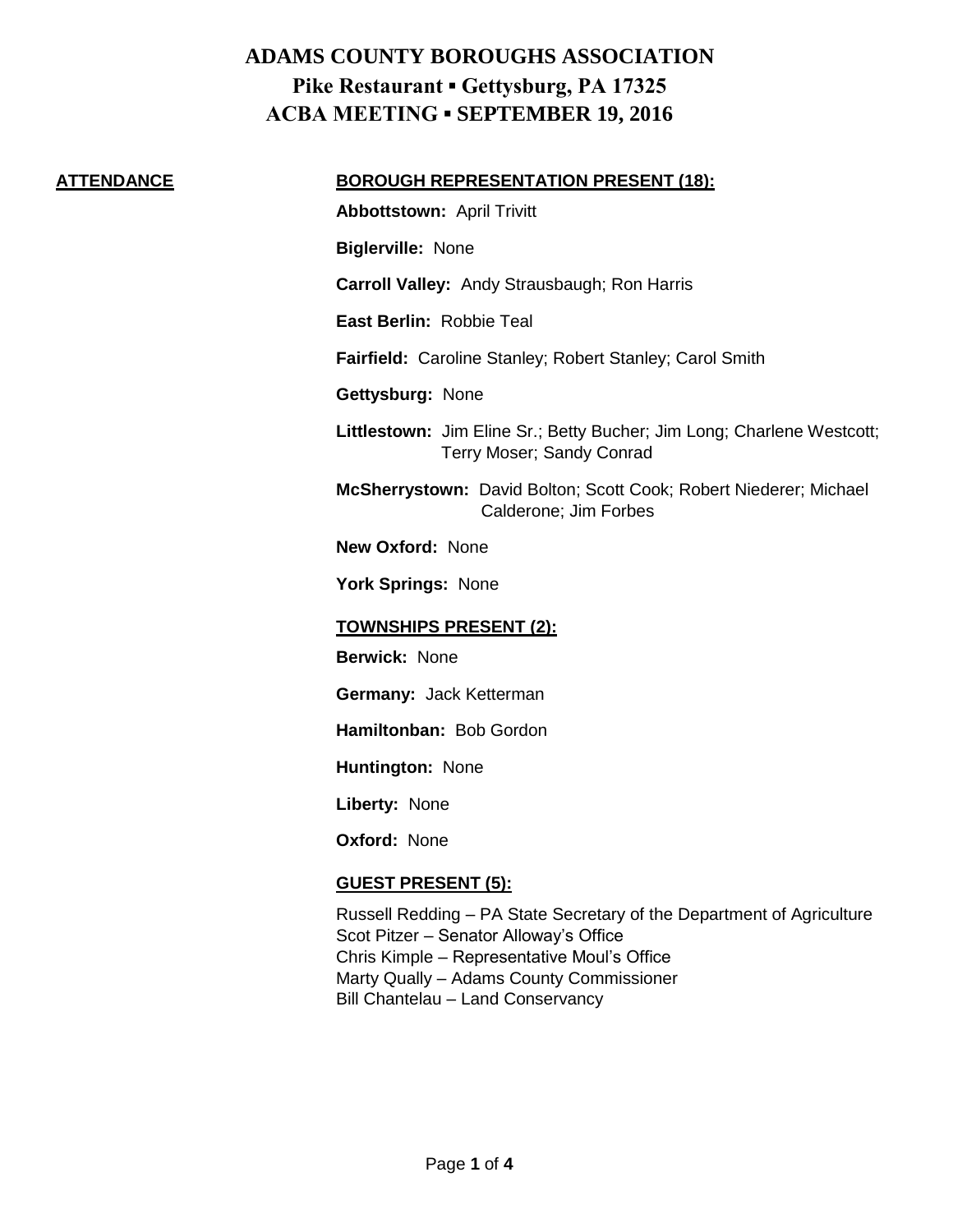# **ADAMS COUNTY BOROUGHS ASSOCIATION Pike Restaurant ▪ Gettysburg, PA 17325 ACBA MEETING ▪ SEPTEMBER 19, 2016 CALL TO ORDER** The Adams County Boroughs Association met in session and the meeting was called to order at 6:15 p.m. by Ron Harris and the Pledge of Allegiance was recited. **ROUND TABLE Introductions were made by all in attendance. MINUTES A motion was made by Michael Calderone and seconded by April Trivitt to approve the minutes from the May 16, 2016 as written. Motion adopted**. **FINANCIAL REPORT TREASURER:** Treasurer, Andy Strausbaugh reported the following: *ANDY STRAUSBAUGH* Balance as of January 18, 2016.........................\$2,942.75 Receipts for 19 meals @ \$10.............................\$ 190.00 Dues paid ..........................................................\$ 0.00 **Balance.............................................................\$3,132.75** Expenses for 19 meals @ \$10...........................\$ 190.00 **Balance as of December 31, 2015...................\$2,942.75 A motion was made by Charlene Westcott and seconded by Terry**

**Moser to accept the Treasurers Report as read by Andy Strausbaugh. Motion adopted.**

Andy Straughsbaugh also announced that he is retiring from the treasurer's position and asked if anyone had any interest in taking over. Charlene Westcott with the Borough of Littlestown volunteered to take over the position.

### **COMMENT FROM THE PRESIDENT**

**NEWSLETTER** President, Ron Harris stated that he has added articles to the newsletter letting us know when events take place. If anyone has any upcoming events after the next meeting that they would like to share they are to forward them to Ron Harris. He will gladly place them in the newsletter and by doing this it will allow for other municipalities to share the information.

### **ACBA LEGISLATIVE COMMITTEE REPORT**

### **PSAB COMMITTEES: DAVID BOLTON**

*PSAB 2016-1 ADDITIONAL TAXES* The purpose of this resolution is to seek legislation to eliminate the ability of Act 47 which designates municipalities to impose additional taxes on non-residents without their prior consent.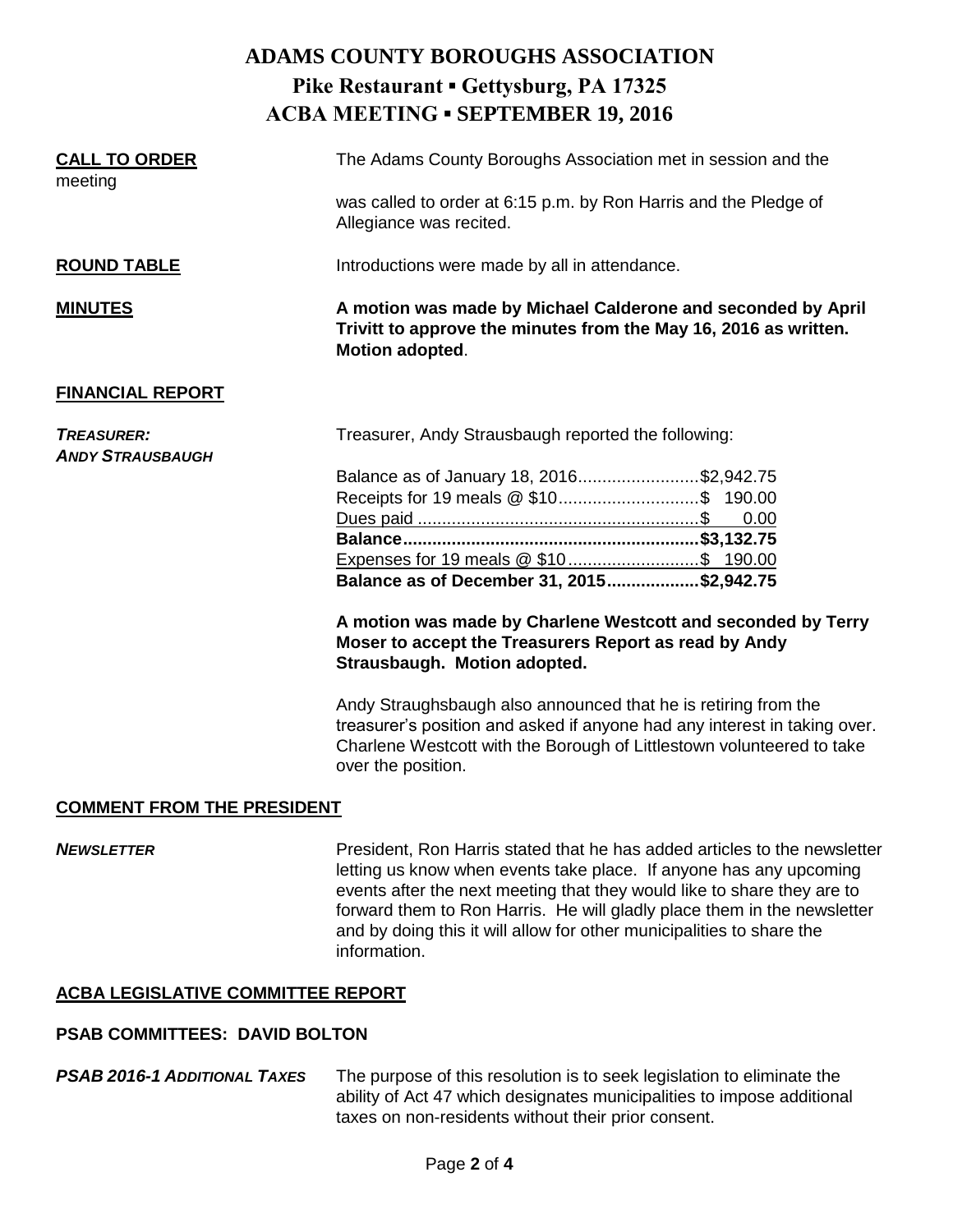# **ADAMS COUNTY BOROUGHS ASSOCIATION Pike Restaurant ▪ Gettysburg, PA 17325 ACBA MEETING ▪ SEPTEMBER 19, 2016**

| PSAB 2016-2 RADAR                                 | This legislation urges PSAB to continue advocating for the use of<br>municipal police radar and similar speed timing technologies.                                                                                                                        |
|---------------------------------------------------|-----------------------------------------------------------------------------------------------------------------------------------------------------------------------------------------------------------------------------------------------------------|
| <b>PSAB 2016-4 HEALTH INSURANCE</b>               | This legislation is to enable boroughs to participate in the<br>Commonwealth's health insurance plans, reducing their costs.                                                                                                                              |
| PSAB 2016-5 HIGHWAY LAW                           | This legislation seeks to amend the PA State Highway Law to establish<br>consistent and equal maintenance practices on state roads that traverse<br>boroughs                                                                                              |
| <b>PSAB 2017-7 RECYCLING</b>                      | This legislation supports legislation to amend Covered Device Recycling<br>Act of 2010 to shift costs of electronic device disposal to a<br>manufacturer-driven infrastructure.                                                                           |
| PSAB 2017-8 RECYCLING                             | This legislation supports decreasing the size of the PA Congress<br>(HB153 and SB488) to a new level of 151 representatives and 45<br>Senators, respectively.                                                                                             |
| <b>OTHER COMMENTS</b>                             |                                                                                                                                                                                                                                                           |
| <b>MARTY QUALLY</b>                               | Adams County Commissioner, Marty Qually stated that the<br>commissioners would like to hear good and bad feedback. It is very<br>hard for the commissioners to take an active approach on something or<br>help fix something if they are not aware of it. |
|                                                   | There is also a potential applicant that is ready to go into a vacant<br>building for medical marijuana.                                                                                                                                                  |
|                                                   | An affordable housing committee was formed which puts people in the<br>room that are affected. People who have a concern about the mix of<br>housing. If anyone is interested please let Mr. Qually know.                                                 |
| <b>COG-BOB GORDON</b>                             | Bob Gordon stated that the County of Governments (COG) meets on<br>the 4 <sup>th</sup> Thursday of every month. The Destination of Gettysburg will be<br>at the next meeting.                                                                             |
| <b>LAND CONSERVANCY-</b><br><b>BILL CHANTELAU</b> | Bill Chantelau stated that the October 15, 2016 Road Rally theme is<br>Emergency Services of Adams County. Everyone is welcome to attend<br>the Rally.                                                                                                    |
| <b>RECESS</b>                                     | A 40 minute recess was taken for dinner.                                                                                                                                                                                                                  |